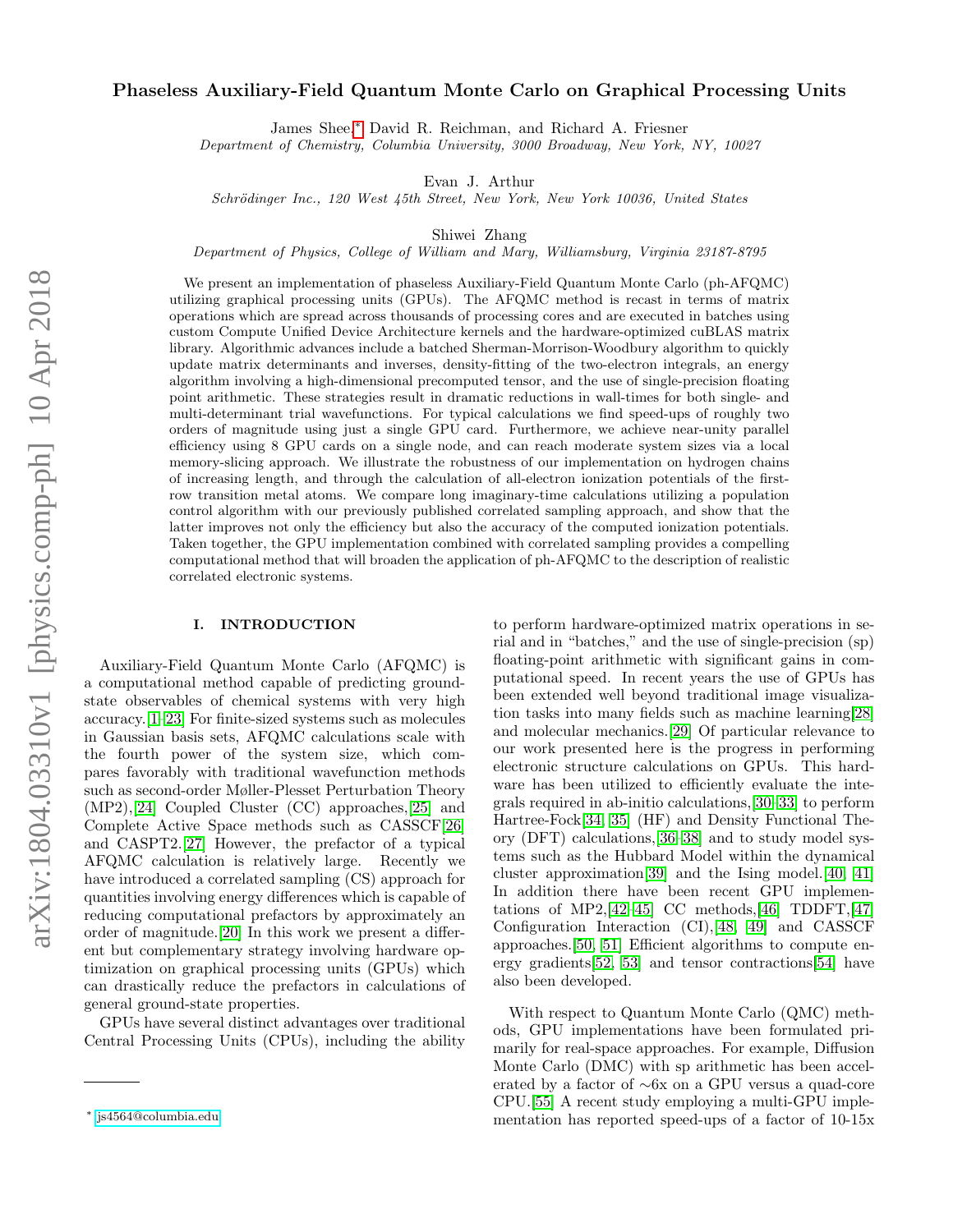relative to a quad-core CPU for Variational and Diffusion MC for real materials.[\[56\]](#page-10-16) Very recently an opensource QMC suite, QMCPACK,[\[57\]](#page-10-17) has released scalable implementations of real-space methods including Variational, Diffusion, and Reptation MC. An implementation of auxiliary-field QMC is mentioned in Ref. [57,](#page-10-17) although data illustrating its efficiency and accuracy is not yet available.

In this paper we detail our GPU implementation of the phaseless variant of auxiliary-field QMC (ph-AFQMC), and illustrate its performance and accuracy via calculations of the total energies of linear chains of hydrogen atoms and the all-electron ionization potentials (IPs) of the first-row transition metal (TM) atoms. We explicitly compare our GPU wall-times with comparable CPU timings. Speed-ups from the GPU port of two orders of magnitude are seen in large systems, with the potential for even greater reductions of the scaling prefactor depending on the system-size. The robustness and accuracy of our implementation are shown by comparing our calculated values to either exact numerical techniques or experiment.

Our paper is organized as follows: In Sec. II we provide a concise review of AFQMC and the phaseless constraint. In Sec. III we detail our GPU implementation and highlight significant algorithmic additions. In Sec. IV and V we present timing and accuracy results for the hydrogen chains and TM IPs, respectively, and comment on the advantages of the correlated sampling approach. In Sec. VI we conclude with a summary of our results and a discussion of future work.

# II. BRIEF OVERVIEW OF AFQMC

Detailed expositions of AFQMC and the phaseless constraint can be found elsewhere.[\[1,](#page-9-0) [3,](#page-9-14) [20\]](#page-9-6) In this section we highlight only aspects that are directly relevant to this work.

The ground state of a many-body wavefunction  $|\Phi\rangle$ can be obtained via imaginary-time propagation, i.e.  $\lim_{N\to\infty} (e^{\Delta \tau (E_0 - \hat{H})})^N |\Phi\rangle = |\Phi_0\rangle$ , if  $\langle \Phi_0 | \Phi \rangle \neq 0$ . The general electronic Hamiltonian is

<span id="page-1-0"></span>
$$
\hat{H} = \sum_{ij}^{M} T_{ij} \sum_{\sigma} c_{i\sigma}^{\dagger} c_{j\sigma} + \frac{1}{2} \sum_{ijkl}^{M} V_{ijkl} \sum_{\sigma,\tau} c_{i\sigma}^{\dagger} c_{j\tau}^{\dagger} c_{l\tau} c_{k\sigma}, (1)
$$

where  $M$  is the size of an orthonormal one-particle basis, σ and τ denote electron spin, and  $c_{i\sigma}^{\dagger}$  and  $c_{i\sigma}$  are the second-quantized fermionic creation and annihilation operators. The matrix elements,  $V_{ijkl}$ , can be expressed as a sum over products of three-index quantities via Cholesky decomposition[\[12\]](#page-9-15) (CD) or Density-Fitting[\[58\]](#page-10-18) (DF) procedures, allowing Eq. [\(1\)](#page-1-0) to be written as the sum of all one-body operators plus a two-body operator of the form  $\hat{H}_2 = -\frac{1}{2} \sum_{\alpha} \hat{v}_{\alpha}^2.$ 

After utilizing a Trotter-Suzuki decomposition[\[59\]](#page-10-19) and the Hubbard-Stratonovich transformation written in the form[\[60,](#page-10-20) [61\]](#page-10-21)

<span id="page-1-2"></span>
$$
e^{\frac{1}{2}\Delta\tau\hat{v}_{\alpha}^{2}} = \int_{-\infty}^{\infty} dx_{\alpha} \left(\frac{e^{-\frac{1}{2}x_{\alpha}^{2}}}{\sqrt{2\pi}}\right) e^{\sqrt{\Delta\tau}x_{\alpha}\hat{v}_{\alpha}},\qquad(2)
$$

the imaginary-time propagator can be expressed as an exponential of a one-body operator integrated over auxiliary-fields

<span id="page-1-1"></span>
$$
e^{-\Delta \tau \hat{H}} = \int d\mathbf{x} P(\mathbf{x}) \hat{B}(\mathbf{x}). \tag{3}
$$

This integral is evaluated using a Monte Carlo technique in which the wavefunction is represented as a weighted sum of Slater determinants. A theorem due to Thouless[\[62\]](#page-10-22) enables the propagation of the Slater determinants along "paths" defined by a set of auxiliaryfields, which in practice can be accomplished via matrixmatrix multiplications. Each auxiliary-field is shifted by a force-bias chosen to minimize the fluctuations in a walker's weight. With this choice the weights are updated after each propagation step by a factor proportional to  $e^{-\Delta \tau E_L}$ , where the local energy is defined as  $E_L = \frac{\langle \psi_T | \hat{H} | \phi \rangle}{\langle \psi_T | \phi \rangle}$  $\frac{\psi_T |H|\phi\rangle}{\langle \psi_T|\phi\rangle}$ , and  $|\psi_T\rangle$  is a trial wavefunction, typically taken as a single Slater determinant or a linear combination of determinants.

For the Coulomb interaction, the propagator in Eq. [\(3\)](#page-1-1) has an imaginary component which rotates the walker orbitals and weights in the complex plane, leading inevitably to divergences and an exponentially decaying signal to noise ratio. The phaseless approximation can be used to constrain the weights to be real and positive. This involves taking the real-part of the local energy, and multiplying the resulting weights by  $max\{0, cos(\Delta\theta)\}\,$ , where  $\Delta \theta = Im\{ln \frac{\langle \psi_T | \phi^{\tau + \Delta \tau} \rangle}{\langle \psi_T | \phi^{\tau} \rangle} \}$ . The latter breaks the rotational symmetry of the random walk in the complex plane by choosing a unique gauge for  $|\Phi_0\rangle$  (and eliminates walkers whose weights have undergone phase rotations in excess of  $\pm \frac{\pi}{2}$ ). We note that the severity of the phaseless constraint can be systematically reduced with the use of trial wavefunctions which even more closely represent the true ground-state.

# III. GPU IMPLEMENTATION

In contrast to traditional computing paradigms which utilize CPUs to execute all computing tasks, we employ a strategy in which CPUs offload a majority of the computational effort to one or more GPU cards. A typical GPU device has 4-12 GB of memory which is separate from that accessible by the CPU; therefore, data must be allocated on both the host and device, and intercommunication between these different memory spaces requires the explicit copying of data back and forth. In this work great care is taken to minimize such transfers, and we create custom memory structures that organize memory addresses and facilitate switching between sp and double-precision (dp).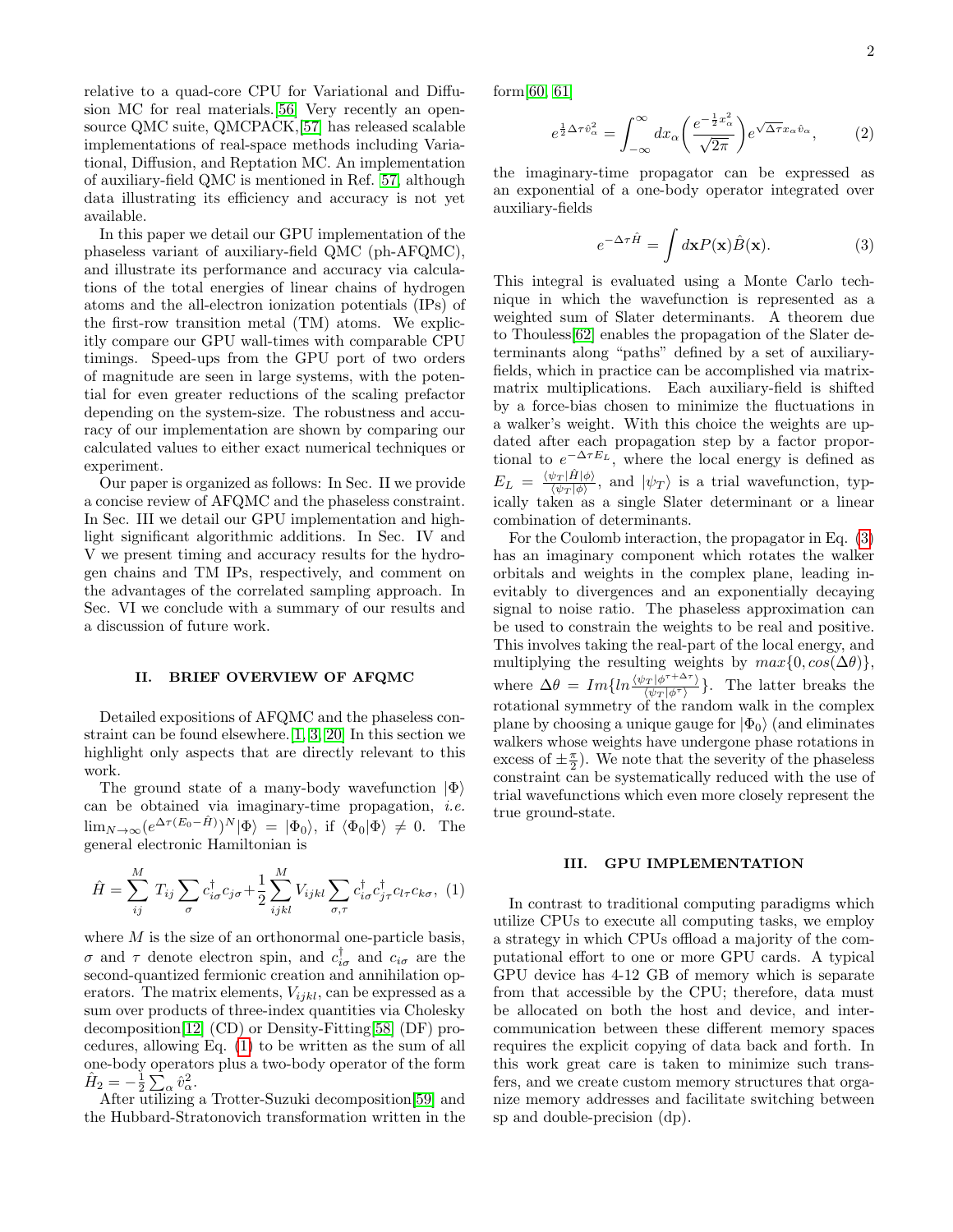Once the relevant data resides on the GPU(s), we simply call Nvidia's Compute Unified Device Architecture (CUDA) Basic Linear Algebra Subprograms (cuBLAS) library whenever possible, e.g., to execute the matrixmatrix multiplications that propagate walker determinants. However, our largest speed-ups relative to CPU execution are obtained by writing custom C/CUDA functions for all significant parts of the code, e.g. calculation of the force-bias, local energy, etc.

A relatively new addition to the cuBLAS library are socalled "batched" functions which perform many smaller operations simultaneously, e.g. a set of matrix-matrix multiplies or lower-upper (LU) decompositions. These batched functions are well-suited for operations that are individually too small to parallelize effectively across thousands of cores. We utilize this feature heavily in our implementation of Sherman-Morrison-Woodbury (SMW) updates to quickly compute equal-time Green's functions when multi-determinant trial functions are used. We note that previous Diffusion MC studies have utilized similar SMW updates,[\[56,](#page-10-16) [63,](#page-10-23) [64\]](#page-10-24) and Ref. [65](#page-10-25) has also presented fast updates and memory-saving techniques for multi-determinant CI trial wavefunctions in AFQMC. Given a reference matrix  $A$ , the following formulas are used to compute the determinants and inverses of matrices which differ from A by one or more row or column:

$$
det(A + U_i V_i^T) = det(I + V_i^T A^{-1} U_i) det(A)
$$
  

$$
(A + U_i V_i^T)^{-1} = A^{-1} - A^{-1} U_i (I + V_i^T A^{-1} U_i)^{-1} V_i^T A^{-1}.
$$
  
(4)

In the context of ph-AFQMC, suppose we use a multideterminant trial wavefunction,  $|\Psi_T\rangle = \sum_{i=0} c_i |\psi_{T,i}\rangle$ , where  $\langle \psi_{T,i} | \psi_{T,j} \rangle = \delta_{ij}$ . Then, for the  $k^{th}$  walker determinant  $|\phi_k\rangle$ ,  $A = [\psi_{T,i=0}]^{\dagger}[\phi_k]$ , where the square brackets denote a matrix representation,  $U_i, V_i$  are of dimension  $N_{\sigma}$  x  $E_i$ , where  $N_{\sigma}$  is either the number of spinup or spin-down electrons, and  $E_i$  is the number of excitations required to form the  $i^{th}$  configuration of the multi-determinant expansion from the reference configuration. The determinant and inverse of the reference matrix corresponding to zero excitations  $(i = 0)$  is computed first for spin-up and spin-down configurations, followed by batched SMW updates for all  $i \neq 0$ . Sub-cubic scaling with respect to particle number is achieved since  $E_i \ll N_{\sigma}$ . Fig. [1](#page-2-0) highlights the efficiency of our batched implementation of the SMW algorithm, for the Mn atom in the aug-cc-pwCVQZ-DK basis (185 basis functions, 25 electrons). "Propagation time" denotes the total walltime minus the time spent on initial setup, e.g., memory allocation, input/output, and precomputation of the operators and required intermediates. Previously, going from, e.g., 10 to 1200 determinants would multiply the propagation time by a factor of 120. In contrast, our SMW algorithm reduces this to a mere factor of 3.9.

We have developed a GPU-optimized algorithm for evaluating the local energy of a walker. 4-index tensors are precomputed once at the start of a simulation, which,

<span id="page-2-0"></span>

FIG. 1: Propagation time vs the number of configurations in the CASSCF trial wavefunction for the Mn atom in the aug-cc-pwCVQZ-DK basis. Calculations use sp, a CD threshold of  $10^{-4}Ha$ , 20 walkers and imaginary-time trajectories of length 1

 $Ha^{-1}$  with a time step of  $\Delta \tau = 0.005$   $Ha^{-1}$ . Walker orthonormalization and local energy measurements were performed every 2 and 20 steps, respectively.

in the spin-free case (for simplicity), are of the form:

<span id="page-2-1"></span>
$$
Y_{ijab} = \sum_{kl} \sum_{\alpha} L_{ik}^{\alpha} L_{jl}^{\alpha} [\psi_{T,ak}^{\dagger} \psi_{T,bl}^{\dagger} - \psi_{T,al}^{\dagger} \psi_{T,bk}^{\dagger}], \quad (5)
$$

where the  $L^{\alpha}$  arise from decomposing the two-electron integrals via CD or DF  $(V_{ijkl} = \sum_{\alpha} L_{ik}^{\alpha} L_{jl}^{\alpha}),$  indices  $i, j, k, l$ run from 1 to  $M$  (basis size) while indices  $a, b$  run from 1 to N (number of electrons).  $\psi_T$  is a matrix with columns composed of the orbitals in the trial function. Importantly, the sums over k, l and over auxiliary-fields  $\alpha$ , the number of which typically scales as 2-10M, need only be computed once at the start of the simulation. Using Eq. [\(5\)](#page-2-1) the energy expression is then recast in terms of large matrix operations in order to realize maximal GPU-acceleration.

Finally we introduce the use of DF in AFQMC calculations, where effective densities  $\bar{\rho}_{ij}(\mathbf{r})$  are fit to auxiliary basis functions,  $\chi(\mathbf{r})$ :

$$
V_{ijkl} = \int d\mathbf{r}_1 d\mathbf{r}_2 \phi_i(\mathbf{r}_1) \phi_j(\mathbf{r}_1) \frac{1}{r_{12}} \phi_k(\mathbf{r}_2) \phi_l(\mathbf{r}_2)
$$
 (6)

$$
\sim \int d\mathbf{r}_1 d\mathbf{r}_2 \bar{\rho}_{ij}(\mathbf{r}_1) \frac{1}{r_{12}} \bar{\rho}_{kl}(\mathbf{r}_2),\tag{7}
$$

where  $\bar{\rho}_{ij}(\mathbf{r}) = \sum_{\mu} d_{\mu}^{ij} \chi_{\mu}(\mathbf{r})$ . By construction,  $\mu$  < M, typically reducing the number of auxiliary-fields in AFQMC to  $\sim 2M$ . In addition to reducing the memory footprint and speeding up the calculation of the forcebias and the assembly of the one-body operator in Eq. [\(2\)](#page-1-2), fewer auxiliary-fields generally leads to a reduction in statistical noise.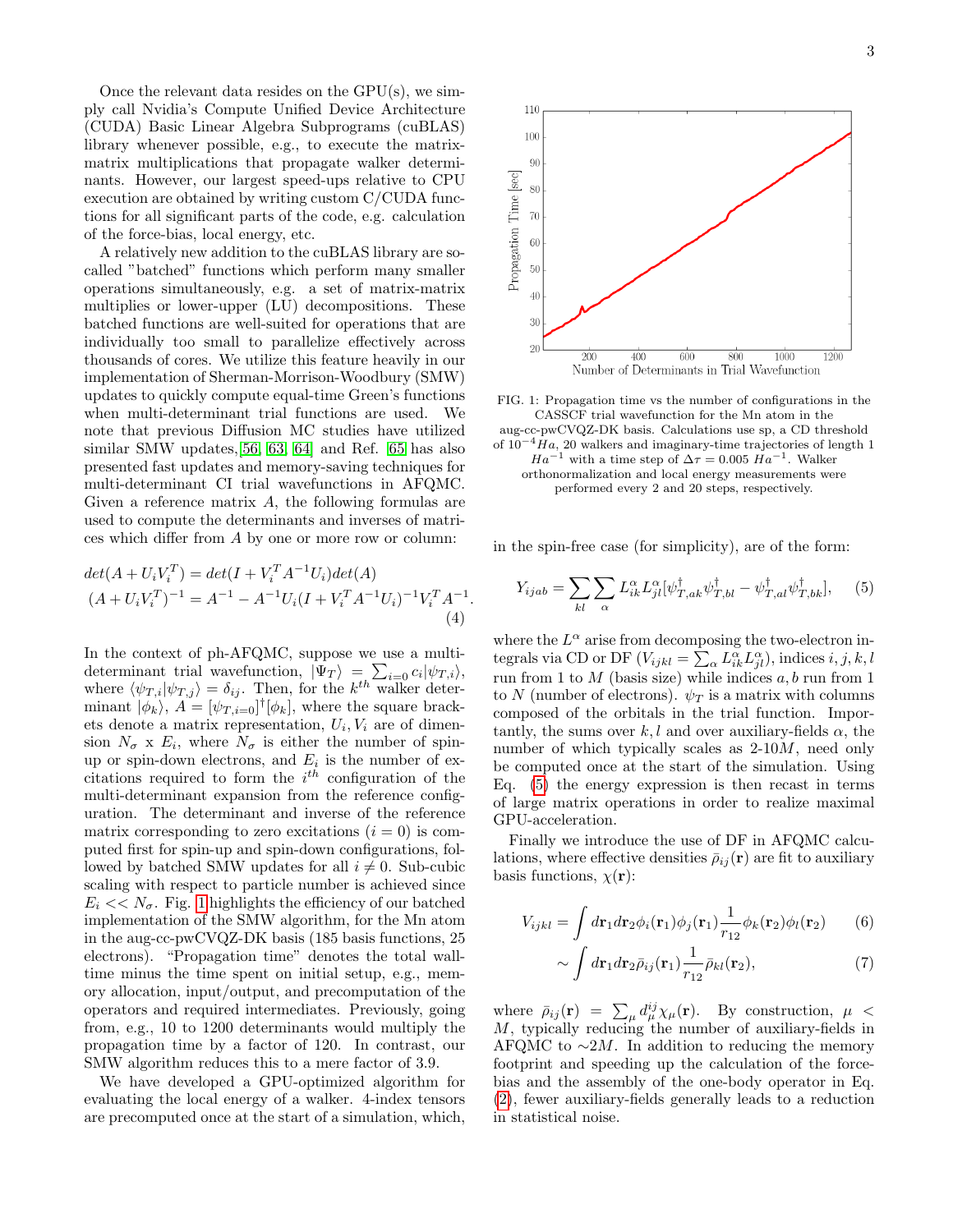# IV. ILLUSTRATION WITH HYDROGEN **CHAINS**

In this section we explore the effects on both computational efficiency and accuracy due to the use of sp vs dp, and DF vs CD for linear chains of hydrogen atoms. These systems have played an important role in benchmarking new theories of correlated electronic materials.[\[7,](#page-9-16) [21,](#page-9-17) [66–](#page-10-26) [70\]](#page-10-27) While these systems do not capture many nuances of more realistic molecular systems, they are nevertheless a useful prototype capable of (1) yielding wall-time and scaling insights due to the ability to systematically increase the system size, (2) providing an atomistic analogue of well-studied model systems such as the Heisenberg and Hubbard models albeit with a more realistic description of long-range Coulomb interactions, while (3) exhibiting strong static correlation at large bond lengths.

### A. Computational Details

For all hydrogen chain calculations we use the cc-pVDZ basis, for which there is abundant benchmark data.[\[21\]](#page-9-17) In this basis there are 5 basis functions per electron, a notably smaller number than used in typical molecular calculations. The Weigend Coulomb-fitting basis set[\[71\]](#page-10-28) is employed as the auxiliary basis for DF, and CDs in this section employ a threshold of  $10^{-5}Ha$  (as chosen in Ref. [21\)](#page-9-17).

We use PySCF[\[72\]](#page-10-29) to compute all inputs required of our ph-AFQMC code. Unless otherwise specified we use an imaginary-time step of 0.005  $Ha^{-1}$ . Walker orbitals are orthonormalized after every two propagation steps, to preserve the anti-symmetry of the walker configurations and also to keep the magnitude of orbital coefficients and associated quantities as small as possible (thus extending the accuracy of sp). We employ the hybrid method of ph-AFQMC[\[11\]](#page-9-18) to minimize evaluations of the local energy, which is measured every 0.1  $Ha^{-1}$ . The total number of walkers is fixed throughout each simulation, and when required we use a population control (PC) algorithm at intervals of 0.1  $Ha^{-1}$ . Long imaginary-time runs utilizing PC use a reblocking analysis[\[73\]](#page-10-30) to obtain statistical errors uncontaminated by autocorrelation. All calculations are run on Nvidia GeForce GTX 1080 GPUs, with 2.1 GHz Intel Xeon CPUs.

#### B. Timings

Employing an unrestricted HF trial for ph-AFQMC has been shown to produce very accurate energies for hydrogen chains near their equilibrium bond lengths.[\[21\]](#page-9-17) Using a bond length of 1.880(2) Bohr as given by Density Matrix Renormalization Group (DMRG) in the cc-pVDZ basis, we compare propagation times using a single GPU card for an increasing number of hydrogen atoms. Sample propagation times for several variants of precision and

means of decomposing the two-electron terms are shown in Fig. [2.](#page-3-0) For  $H_{60}$  DF is 2.0x faster than CD in sp and 1.5x faster in dp. Sp is 2.1x faster than dp when DF is used, and 1.6x faster using CD. Generally we find that the relative speed-ups afforded by sp over dp, and DF over CD, increase with system size. The non-monotonicity of the propagation times vs system size is a unique and rather unexpected artifact of the GPU architecture, and we observe that the sp (dotted) and dp (lines) trajectories move together, suggesting a different treatment of sp and dp at the hardware level. At this time our CPU code optimized with the SMW formula and precomputing algorithms is not able to treat unrestricted trial functions. For the sake of fair comparisons we will compare CPU vs GPU timings only for restricted (multi-determinant) trials.

<span id="page-3-0"></span>

FIG. 2: Propagation time using 1 GPU for hydrogen chains of varying lengths, comparing two types of two-electron integral decompositions, DF vs CD with a  $10^{-5}$  cutoff, within both sp and dp. UHF trial functions are used, and 24 walkers are propagated for an imaginary-time segment of length 1  $Ha^{-1}$ .

In Table [I](#page-4-0) we benchmark the performance of ph-AFQMC with CD using multi-determinant trial functions. Compared to our CPU code in dp, which also uses SMW and precomputing in the measurements of the local energies, our GPU-accelerated code in sp achieves large speed-ups ranging from 87.2x with two determinants to 670.1x with 1000 determinants. Importantly we find that the relative speed-up increases with the number of determinants present in the trial function. Apart from roughly a factor of 2 in time due to the use of sp on the GPU, the chief source of the speed-ups is the batched nature of the evaluation of mixed-expectation values involving the trial wavefunction.

To parallelize across GPU cards on a single node, we divide the total number of walkers into subsets which are independently propagated and measured on different GPU cards. We use Open Multi-Processing (OpenMP) to achieve shared-memory parallelization of the CPU threads, and to each CPU thread we associate a partner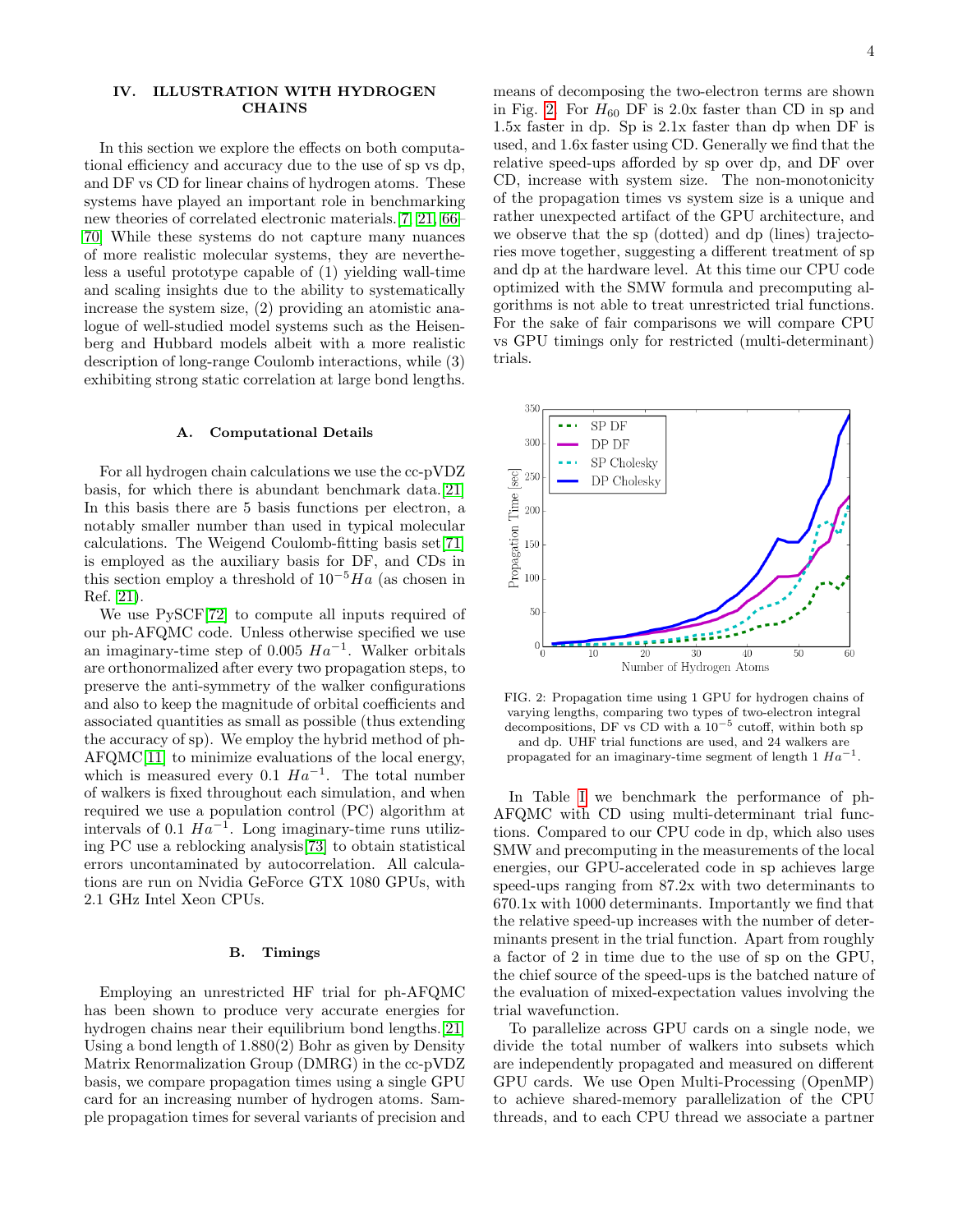<span id="page-4-0"></span>TABLE I: Propagation times (in seconds) for an  $H_{50}$  chain with a varying number of determinants that comprise the trial wavefunction. We use CD with a 10−<sup>5</sup> cutoff, and show the speed-up of a single GPU in sp over a single CPU in dp.

|                  |         |         |         | $N_{det} = 2 N_{det} = 50 N_{det} = 100 N_{det} = 500 N_{det} = 1000$ |
|------------------|---------|---------|---------|-----------------------------------------------------------------------|
| $GPU$ sp $99.9$  | 105.3   | 111.8   | 158.0   | 218.7                                                                 |
| CPU dp 8775.2    | 15019.7 | 22993.7 | 79713.3 | 148544.2                                                              |
| Speed-up $87.8x$ | 142.7x  | 205.6x  | 504.6x  | 679.1x                                                                |

GPU device. Fig. [3](#page-4-1) highlights the near-unity parallel efficiency of our implementation, defined as the multi-GPU speed-up over 1 GPU divided by the number of GPUs utilized.

<span id="page-4-1"></span>

FIG. 3: Parallel efficiency of our ph-AFQMC code illustrated on H50. We use a CASSCF trial wavefunction with 44 determinants, and 800 walkers propagated for 0.5  $Ha^{-1}$  with  $\Delta \tau = 0.01$   $Ha^{-1}$ .

To treat larger system sizes we have implemented a local memory strategy which spreads slices of the 4 dimensional tensors in Eq. [\(5\)](#page-2-1) across 8 cards for the entire simulation. At the intervals where the energy is measured, the random walkers propagated on, e.g., GPU 0 are sent to GPUs 1-7 to compute the components of the two-electron energy derived from the elements stored locally on GPUs 1-7. This is done simultaneously for walkers on all GPUs, after which the energy components are gathered and tallied for each walker. The nodes utilized have 8 GPU cards each with 8 GB of RAM. Using DF and sp, this local memory-slicing algorithm enables us to treat systems as large as  $H_{100}$  in the double-zeta basis  $(M = 500, N = 100)$ .

### C. Accuracy

To benchmark the accuracy of our algorithm when sp and DF are used, we compute the total energy of  $H_{50}$  in the cc-pVDZ basis with a bond length of 1.8

Bohr, and compare with results from a recent study[\[21\]](#page-9-17) presenting data from state-of-the-art methods including ph-AFQMC, DMRG, and restricted CCSD(T), among others. DMRG is essentially exact for one-dimensional systems,[\[66\]](#page-10-26) and RCCSD(T) is expected to provide a high level of accuracy as the bond-length is near its equilibrium value.[\[74\]](#page-10-31)

Our GPU results are shown in Table [II](#page-4-2) along with the previously published data. The differences in the total energies of sp vs dp for our GPU calculations are 1.2(9) mHa for DF and  $0.7(8)$  mHa for CD. Importantly, both of these are smaller than the resolution required for chemical accuracy  $(1.6 \text{ m} Ha)$ , confirming that for this system size we can take advantage of the hardware-optimized sp arithmetic on the GPU without incurring a significant loss of accuracy.

<span id="page-4-2"></span>TABLE II: Total electronic energies [Ha] of H<sub>50</sub> at  $R = 1.8$  Bohr in the cc-pVDZ basis. Propagation times [hours] are presented using 8 CPU/GPU pairs. We use 1000 walkers propagated for a length of 200  $Ha^{-1}$  (including equilibration).

|                              |                | Electronic Energy Propagation Time |
|------------------------------|----------------|------------------------------------|
| GPU sp DF                    | $-125.2107(7)$ | 14.6                               |
| GPU dp DF                    | $-125.2119(6)$ | 31.4                               |
| GPU sp Chol                  | $-125.2239(6)$ | 27.8                               |
| GPU dp Chol                  | $-125.2246(5)$ | 45.2                               |
| CPU dp Ref. 21               | $-125.2242(8)$ |                                    |
| $RCCSD(T)$ Ref. 21 -125.2067 |                |                                    |
| DMRG Ref. 21                 | $-125.2210(1)$ |                                    |

DF produces about half the number of auxiliary-fields compared with CD (550 vs 1105), reducing propagation times by a factor of 1.9 for sp and 1.4 for dp. In terms of the resulting accuracy, it is well known that while the DF decomposition may not be sufficient to produce total energies within chemical accuracy, it can recover sub- $mHa$ accuracy in the calculation of relative energies.[\[75,](#page-10-32) [76\]](#page-10-33) Indeed, we find that for the total energy of  $H_{50}$  DF differs from CD with a  $10^{-5}$  cutoff by  $13.2(9)$  mHa in sp and  $12.7(8)$  mHa in dp, respectively. Yet to put these errors into context we note in passing that DF ph-AFQMC in both sp and dp produces total energies for this system that are closer to the DMRG reference by  $\sim 4 \text{ m}Ha$  than RCCSD(T), known to many as the "gold standard" of quantum chemistry.[\[77,](#page-10-34) [78\]](#page-10-35)

To conclude this section we illustrate the capacity of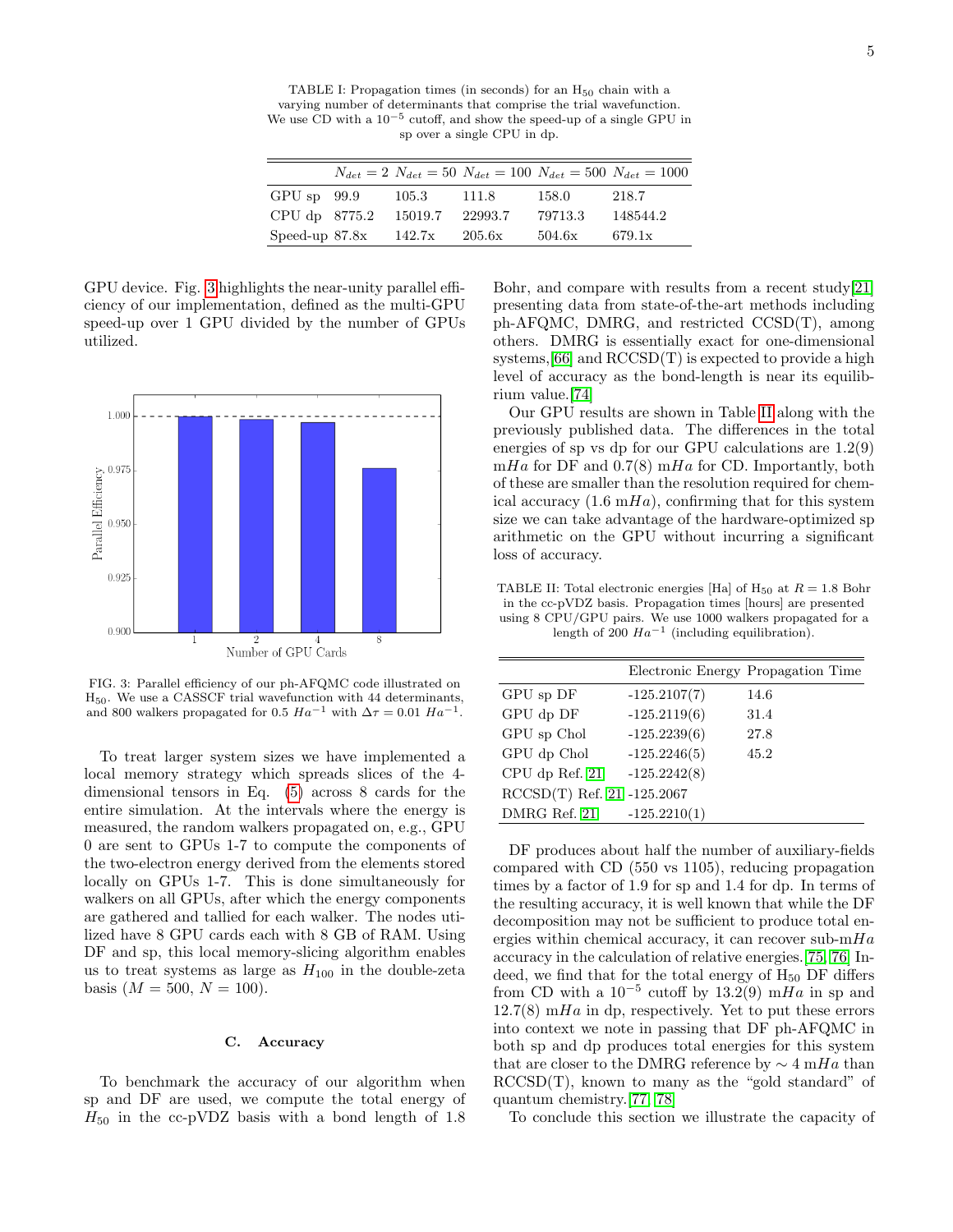DF and more aggressive CD truncation thresholds to recover chemically accurate energy differences for the deprotonation of methanol. Table [III](#page-5-0) shows errors of ∼3  $mHa$  for the total energies of the neutral and deprotonated species; however the deviation of the energy difference from that of the most stringent CD cutoff is negligible, taking statistical errors into account. In this molecular case, compared to  $H_{50}$ , we find a more pronounced reduction in the number of auxiliary-fields, implying a ∼4x speed-up (vs ∼2x for the hydrogen chain) over CD with a  $10^{-5}$  threshold.

<span id="page-5-0"></span>TABLE III: Accuracy of DF and CDs with various cutoffs for the deprotonation energy of methanol. Sp is used, and long

imaginary-time trajectories are stabilized with PC.  $N_{AFs}$  denotes the resulting number of auxiliary-fields.

|                  |     | $N_{AFs}$ MeOH | $MeO^-$                                 | $\Delta E - \Delta E_{CD10^{-6}}$ |
|------------------|-----|----------------|-----------------------------------------|-----------------------------------|
| DF               | 142 |                | $-155.8503(4) -148.5340(7) -0.0004(10)$ |                                   |
| $CD 10^{-2} 187$ |     |                | $-155.8144(6) -148.4985(4) -0.0008(10)$ |                                   |
| CD $10^{-3}$ 385 |     |                | $-155.8531(4) -148.5357(4) 0.0007(9)$   |                                   |
| $CD 10^{-4} 471$ |     |                | $-155.8542(4) -148.5366(4) 0.0009(9)$   |                                   |
| $CD 10^{-5} 617$ |     |                | $-155.8544(4) -148.5371(3) 0.0007(8)$   |                                   |
| CD $10^{-6}$ 855 |     |                | $-155.8533(5) -148.5366(4) 0$           |                                   |

### V. IPS OF TRANSITION METAL ATOMS

In this section we compute the IPs of the first-row TM atoms correlating all electrons, and compare the calculated ph-AFQMC results to experiment and previous electronic structure calculations.

#### A. Computational Details

Our computational protocol begins with a restricted (open-shell) HF calculation. We visually inspect the occupied orbitals of this solution to ensure that the electron configurations shown in Table [IV](#page-6-0) are obtained. For some atomic species, HF provides a qualitatively incorrect description of the single-particle orbital occupancies, requiring initialization from custom density matrices to converge subsequent HF calculations to the target ground-state configurations. We note that for the  $V^+$ cation the initial density matrix guess was constructed with the  $L = 2$  orbital unoccupied. In all cases the canonical HF orbitals are used to initialize a restricted CASSCF calculation.

All ph-AFQMC calculations in this section use a CD cutoff of  $10^{-4}$ . We utilize basis sets that have been optimized to account for scalar relativistic effects[\[80\]](#page-10-36), and use the spin-free exact two-component approach[\[81,](#page-10-37) [82\]](#page-10-38) to decouple the electronic degrees of freedom from the Dirac equation. This approximation produces one-body terms which we simply add to the non-relativistic Hamiltonian in Eq. [\(1\)](#page-1-0).

To compare calculations in finite basis sets to experiments we extrapolate the correlation energies to the Complete Basis Set (CBS) limit using two data points fit to  $1/x^3$   $(x = 3, 4$  for TZ,QZ).[\[14,](#page-9-19) [80,](#page-10-36) [83\]](#page-10-39) We confirmed for a subset of the atoms that the inclusion of the augcc-pwCV5Z-DK energies did not significantly change the extrapolated results, consistent with Ref. [80.](#page-10-36) Following Ref. [79](#page-10-40) and our own observation that the HF energies converge relatively quickly in this sequence of basis sets, we use the 5Z value for the CBS HF energies.

The Trotter error due to finite imaginary-time discretization can be extrapolated to 0 using progressively smaller time steps. Here we use  $\Delta \tau = 0.005, 0.01,$  and 0.02  $Ha^{-1}$ . For Co through Zn we compared the CBS estimate from such an extrapolation with values from the smallest time-step only,  $\Delta \tau = 0.005$   $Ha^{-1}$ . In the latter approach we observe a substantial yet systematic cancellation of error, and CBS estimates of equivalent accuracy compared to the 3-point extrapolation approach are shown in Table [V.](#page-6-1) In light of this data we use only  $\Delta \tau = 0.005$   $Ha^{-1}$  for all calculations.

Details of the CS procedure can be found in Ref. [20.](#page-9-6) In short, we run a set of independent calculations called repeats, each of which uses a distinct random number seed to propagate both the neutral and cationic species such that pairs of walkers sample the same auxiliaryfields. After an initial equilibration period, cumulative averages of the energy difference are computed along each of the imaginary-time trajectories, and are averaged among the set of repeats to obtain an estimate of statistical error. In the present case, stochastic error cancellation leads to a pronounced reduction in the variance of the IPs, and allows converged measurements to be attained at short imaginary times. We will show in the next section that this leads not only to significant reductions in computational cost, relative to the uncorrelated approach, but also to systematically improved accuracy.

#### B. Results and Discussion

Tables [VI](#page-6-2) and [VII](#page-6-3) summarize our results for the allelectron IPs of the first-row TM atoms. We show values obtained from both PC and CS ph-AFQMC approaches, and compare with experimental and CCSD(T) values.

The active spaces employed for the neutral and cationic species in the TZ and QZ basis sets are described in detail in Tables [VIII](#page-7-0) and [IX.](#page-7-1) In general, the use of truncated CASSCF trial wavefunctions in ph-AFQMC involves subtleties that require careful consideration, since the CASSCF calculation itself becomes a pre-processing element of higher computational scaling, and the truncation breaks size extensivity. This approach is viable if the ph-AFQMC result converges quickly with trial wavefunctions generated from active spaces much smaller than the full Hilbert space. For atoms and molecules this is typically the case, and an internal validation procedure within ph-AFQMC can be employed involving a series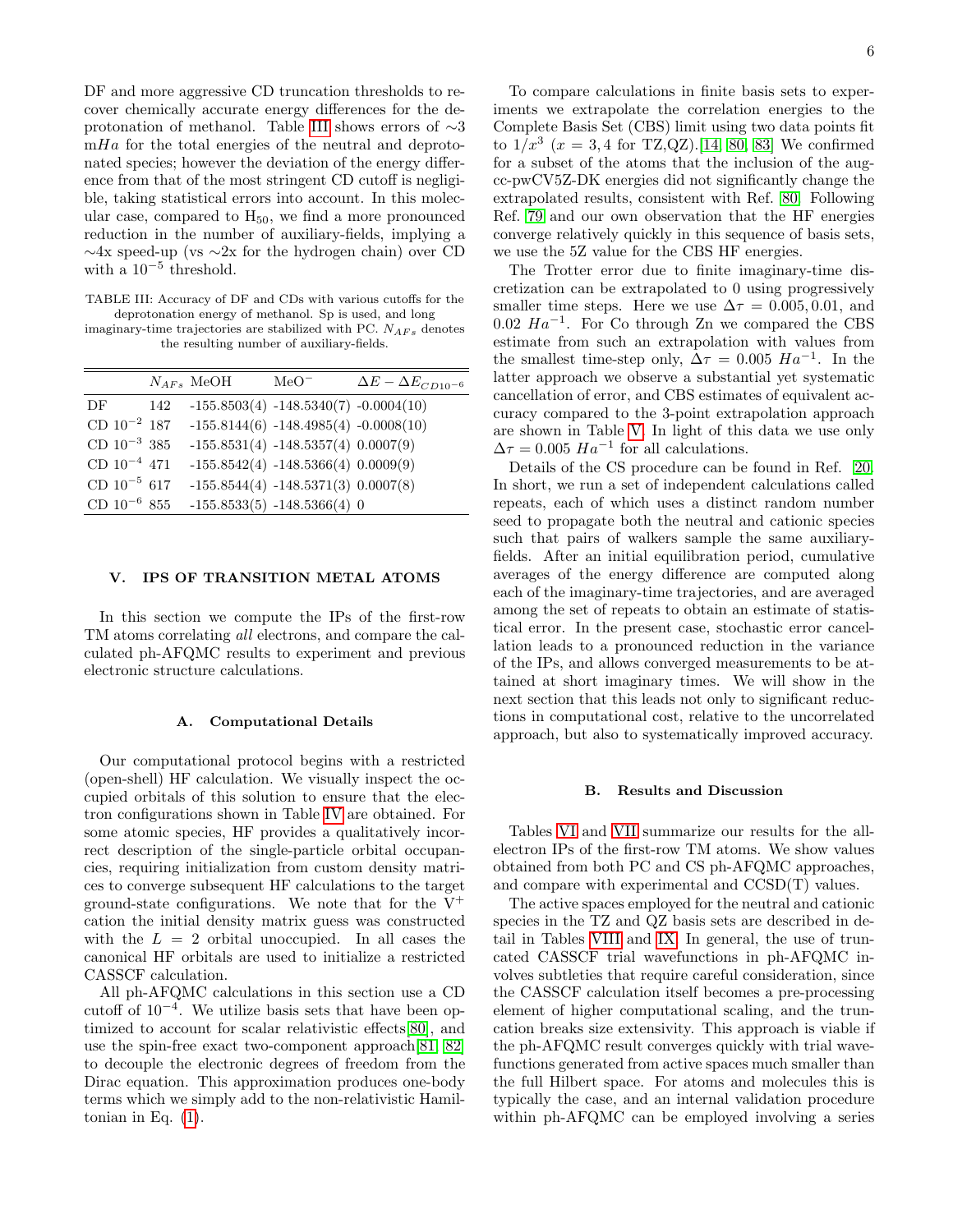<span id="page-6-0"></span>TABLE IV: Target electron configurations and spin-multiplicities  $(2S + 1)$ , from Refs. [79](#page-10-40) and [80.](#page-10-36)

| System                                                                                           | Sc       | Ti                             | V             | $\rm Cr$ | Mn | Fe                           | Co | Ni     | Cu        | Zn            |
|--------------------------------------------------------------------------------------------------|----------|--------------------------------|---------------|----------|----|------------------------------|----|--------|-----------|---------------|
| Neutral $4s^23d^14s^23d^24s^23d^34s^13d^54s^23d^54s^23d^64s^23d^74s^23d^84s^13d^{10}4s^23d^{10}$ |          |                                |               |          |    |                              |    |        |           |               |
| Spin Mult. 2                                                                                     | $\sim$ 3 |                                | 4             |          |    | $\mathbf{a}$                 | 4  |        |           |               |
| Cation                                                                                           |          | $4s^13d^1\,\,4s^13d^2\,\,3d^4$ |               | $3d^5$   |    | $4s^13d^5$ $4s^13d^6$ $3d^8$ |    | $3d^9$ | $3d^{10}$ | $4s^13d^{10}$ |
| Spin Mult. 3                                                                                     |          | 4                              | $\mathcal{D}$ |          |    |                              |    |        |           |               |

<span id="page-6-1"></span>TABLE V: Comparison of CBS IPs [eV] for Co, Ni, Cu, and Zn with  $\Delta \tau \to 0$  vs  $\Delta \tau = 0.005$   $Ha^{-1}$ computed in sp with ph-AFQMC/PC.

|                                                               | Co   | Ni                              | $C_{11}$ | Zn    |
|---------------------------------------------------------------|------|---------------------------------|----------|-------|
| Expt.                                                         | 7.87 | 7.59                            | 7.73     | -9.39 |
| $\Delta \tau \rightarrow 0$                                   |      | 7.87(3) 7.61(3) 7.54(3) 9.33(4) |          |       |
| $\Delta \tau = 0.005 Ha^{-1}$ 7.89(3) 7.59(3) 7.55(3) 9.37(3) |      |                                 |          |       |

<span id="page-6-2"></span>TABLE VI: Calculated ph-AFQMC IPs [eV] in the CBS limit computed with sp and  $\Delta \tau = 0.005$   $Ha^{-1}$ , compared with experimental and CCSD(T) values. Experimental IPs have spin-orbit contributions removed.

|                                                     | Sc.  | Ti   | V    | $C_{\rm r}$ | Мn   |
|-----------------------------------------------------|------|------|------|-------------|------|
| ph-AFQMC/PC 6.51(1) 6.71(2) 6.74(1) 6.75(2) 7.41(2) |      |      |      |             |      |
| ph-AFQMC/CS 6.52(3) 6.80(3) 6.74(3) 6.74(3) 7.45(3) |      |      |      |             |      |
| Expt.                                               | 6.56 | 6.83 | 6.73 | 6.77        | 7.43 |
| CCSD(T)                                             | 6.54 | 6.81 | 6.73 | 6.79        | 7.42 |
| $D - f = \Omega$                                    |      |      |      |             |      |

Ref. [80](#page-10-36)

of calculations using various active space and trunctation cutoffs. In particular, for Fe-Zn we started by including the 4s and 3d electrons in an active space composed of 13 active orbitals. While the resulting truncated CASSCF trial wavefunctions produced sufficiently accurate ph-AFQMC/PC results in the CBS and  $\Delta \tau \rightarrow 0$ limits for Co, Ni, and Zn, 18 orbitals were required in the case of Fe. The improvement in the IP resulting from the inclusion of a second shell of d orbitals in the CASSCF active space is a manifestation of the so-called "doubleshell" effect.[\[84,](#page-10-41) [85\]](#page-10-42) We find that this effect is less pronounced in the case of all-electron ph-AFQMC since the application of  $e^{-\tau \hat{H}}$  to walker configurations can explore the space of excitations into virtual  $d$  orbitals even if such excitations are not represented in the trial function.

For the left half of the 1st row of transition metals in the periodic table, Sc-Mn, we designate the  $3p$  electrons as active in addition to the 4s and 3d electrons. In an effort to maintain consistency (i.e. to include HF virtuals of similar character in the initial guesses for the CASSCF procedure) among all atoms in the row, for those in the left-half we start with 16 active orbitals. This produced accurate ph-AFQMC/PC results for Sc and Cr. For V we noticed a sharp drop in energy in both the neutral and cationic species going from 16 to 19 active orbitals; for Mn an accurate IP required the replacement of three

<span id="page-6-3"></span>TABLE VII: Same as Table [VI,](#page-6-2) but for atoms in the right-half of the row.

|                                                     | Fe   | Co   | Ni   | $_{\rm Cu}$ | Zn   |
|-----------------------------------------------------|------|------|------|-------------|------|
| ph-AFQMC/PC 7.86(2) 7.89(3) 7.59(3) 7.55(3) 9.37(3) |      |      |      |             |      |
| ph-AFQMC/CS 7.89(2) 7.87(3) 7.61(2) 7.68(3) 9.37(3) |      |      |      |             |      |
| Expt.                                               | 7.90 | 7.87 | 7.59 | 7.73        | 9.39 |
| CCSD(T)                                             | 7.89 | 788  | 7.59 | 7.72        | 9.37 |

5p orbitals with five 4d in the CASSCF active space to accommodate the double-shell effect.

The case of Cu proves to be particularly challenging, and illustrates an additional merit of the CS approach. A trial function with 18 active orbitals approaches the memory limit of traditional CASSCF solvers, but is still insufficient to produce results of the desired accuracy within ph-AFQMC/PC. With additional active orbitals, approximate CASSCF solvers utilizing DMRG[\[86\]](#page-10-43) did converge, but only a subset of the resulting configurations and CI coefficients could be accessed with the current implementation of selected CI in PySCF. Even with moderate selection cutoffs, when such a wavefunction was used as a trial function in ph-AFQMC we found a significant increase in statistical error, in addition to larger deviations of the resulting IP from experiment.

In contrast to regular ph-AFQMC/PC, which stabilizes long imaginary-time trajectories, a key advantage of the CS approach is that averaging among independent repeats at short times allows for not only a vast variance reduction when the auxiliary fields are correlated, but also the ability to converge measurements of the energy difference before the full onset of the bias that results from the phaseless constraint. Even though the phaseless approximation is made after each time step, the walker weights at early times stay relatively closer to their true unconstrained values than at long times when the phaseless constraint has fully equilibrated. To illustrate this we plot the IP of Cu in the TZ basis at short imaginary-times in Fig. [4.](#page-7-2) At longer imaginary times (not shown), the CS IP eventually returns to the ph-AFQMC/PC result, yet from 2-7  $Ha^{-1}$ , ph-AFQMC/CS unambiguously converges on an answer consistent with iFCI-QMC, which is expected to be very accurate here,[\[79\]](#page-10-40) and moreover after CBS extrapolation is within range of chemical accuracy with respect to experiment.

The case of Ni is also quite remarkable. Both CS and PC methods produce IPs consistent with the experimen-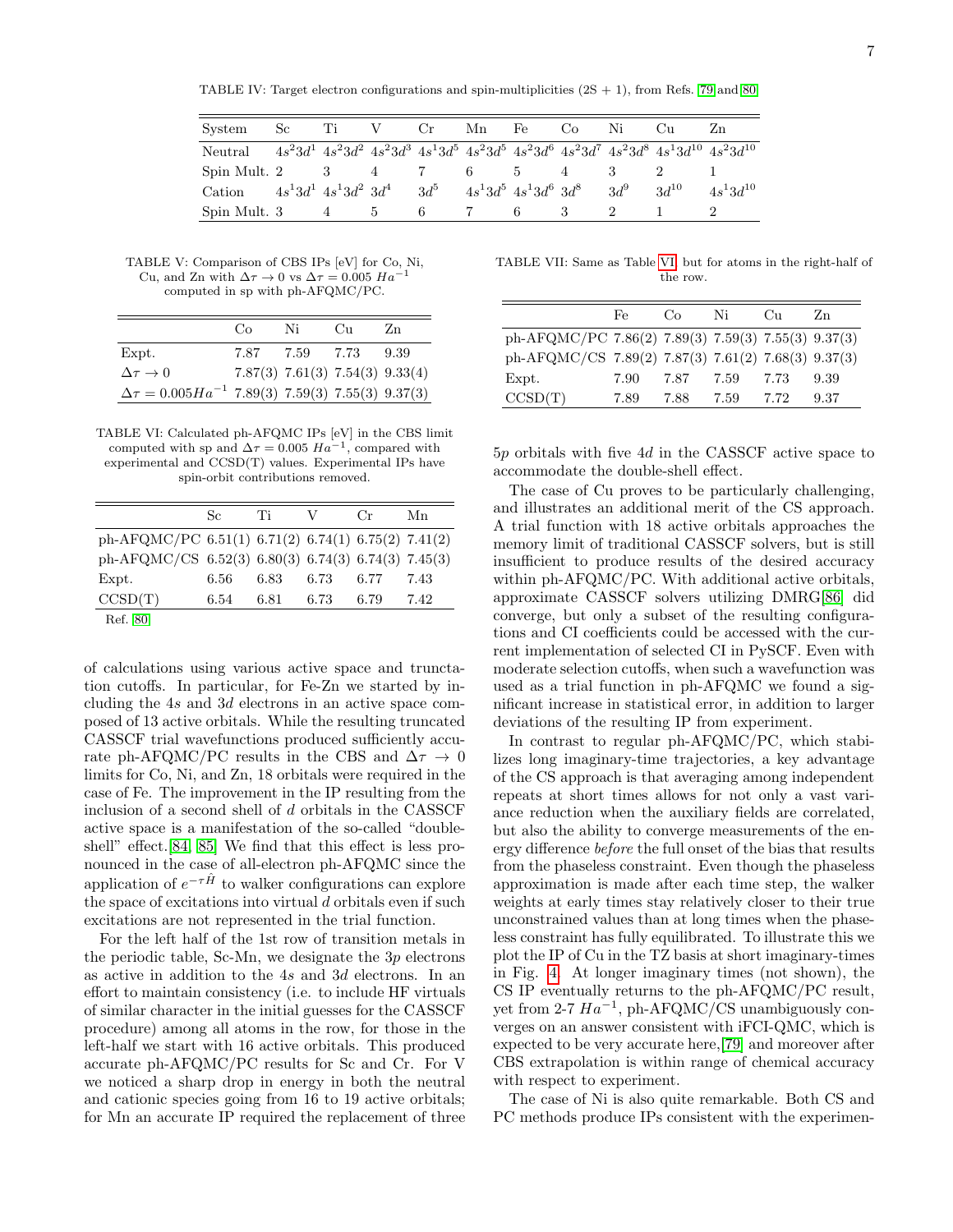<span id="page-7-0"></span>TABLE VIII: Number of active electrons and orbitals in the CASSCF trial wavefunctions for the cation/neutral species, and the number of determinants kept in the ph-AFQMC trial function accounting for 99.5% of

the CI weight. For all species in this table the 3p electrons are active.

|                                                                               | Sc.             | Ίĭ                      |         | $_{\rm Cr}$ | Мn       |
|-------------------------------------------------------------------------------|-----------------|-------------------------|---------|-------------|----------|
| Active Space 8/9e,16o 9/10e,16o 10/11e,19o 11/12e,16o 12/13e,18o <sup>†</sup> |                 |                         |         |             |          |
| $N_{dets}$ TZ                                                                 |                 | 146/224 240/442 366/751 |         | 303/271     | 423/584  |
| $N_{dets}$ QZ                                                                 | 143/439 293/388 |                         | 300/903 | 92/262      | 852/1266 |
|                                                                               |                 |                         |         |             |          |

† Three 5p orbitals replaced by five 4d orbitals in the active space.

<span id="page-7-1"></span>TABLE IX: Same as Table [VIII,](#page-7-0) but for Cu and Zn with 99.0% of the CI weight retained.

|                                                                | Fe     | . GO           | Ni                            | $\binom{1}{1}$ | Zn      |
|----------------------------------------------------------------|--------|----------------|-------------------------------|----------------|---------|
| Active Space 7/8e,18o 8/9e,13o 9/10e,13o 10/11e,18o 11/12e,13o |        |                |                               |                |         |
| $N_{dets}$ TZ                                                  |        |                | 23/227 210/85 138/156 374/322 |                | 299/518 |
| $N_{dets}$ QZ                                                  | 23/121 | 237/66 159/161 |                               | 504/507        | 277/526 |

<span id="page-7-2"></span>

FIG. 4: Comparison of the IP of Cu as a function of imaginary-time produced from ph-AFQMC/CS in the aug-cc-pwCVQZ-DK basis compared to the regular ph-AFQMC/PC result in the same basis. The i-FCIQMC result in the aug-cc-pVQZ-DK basis is indicated by a dashed line.

tal value and each other in the CBS limit, however a detailed comparison with CCSD(T) values in each basis set, shown in Table [X,](#page-7-3) reveals that this agreement is due to fortuitous cancellations of error. While the CCSD(T) values approach the CBS limit from above, the ph-AFQMC/PC values approach the same value from below. ph-AFQMC/CS calculations, on the other hand, produce statistically consistent results with CCSD(T) in each basis and in the CBS limit.

For the case of Ti we chose to use CS as an alternative to increasing the size of the active space. Generally, for all atoms in this work CS results exhibit equivalent or better accuracy compared to the conventional method of running ph-AFQMC calculations with PC. Moreover,

<span id="page-7-3"></span>TABLE X: Comparison of ph-AFQMC IPs for Ni, as obtained with CS and regular ph-AFQMC/PC, with CCSD(T) in tripleand quadruple- zeta basis sets and in the CBS limit.[\[80\]](#page-10-36) The CCSD(T) values were obtained with a composite method, namely cc-pVxZ-DK results plus a core-valence correction, which is the difference in the cc-pwCVxZ-DK basis of CCSD(T) calculations with active spaces defined by 3s3p3d4s and 3d4s orbitals

 $(x=T,Q)$ . QMC results used the aug-cc-pwCVxZ-DK basis sets.

|          | $CCSD(T) \Delta QMC/CS \Delta QMC/PC$ |         |
|----------|---------------------------------------|---------|
| TZ 7.68  | 7.68(1)                               | 7.56(2) |
| QZ 7.63  | 7.64(1)                               | 7.57(1) |
| CBS 7.59 | 7.61(2)                               | 7.59(3) |

the ability to consistently produce chemically accurate results while using sp is reassuring, given that the total energies involved in these calculations are on the order of  $\sim$  -1000 Ha. This implies that mHa energy scales require precision out to at least 7 significant figures, which would be stretching the typical capabilities of sp arithmetic in deterministic algorithms.

Table [XI](#page-8-0) shows the total propagation-times required to produce the final IPs in Tables [VI](#page-6-2) and [VII,](#page-6-3) which account for calculations of the total energies of the neutral and cation in the TZ and QZ basis sets. 8-core CPU times are estimated by scaling the propagation time of a small 20 walker system propagated for 1  $Ha^{-1}$  by the required factors to reproduce the parameters of the GPU/PC calculations, i.e. 2000 walkers propagated in the TZ/QZ bases for  $120/130$   $Ha^{-1}$  for Cr and Fe, and for 200/230  $Ha^{-1}$  for Cu. We assume perfect parallel efficiency in projecting our single-core CPU estimates to 8-cores. Obtaining comparable error bars using CS with our GPU code required the propagation of 200 walkers in the TZ/QZ bases for  $5/3$   $Ha^{-1}$  for Cr,  $4/3$   $Ha^{-1}$  for Cr, and  $10/6$   $Ha^{-1}$  for Cu. For Cr and Cu we use 16 repeats in both basis sets, and for Fe we found that only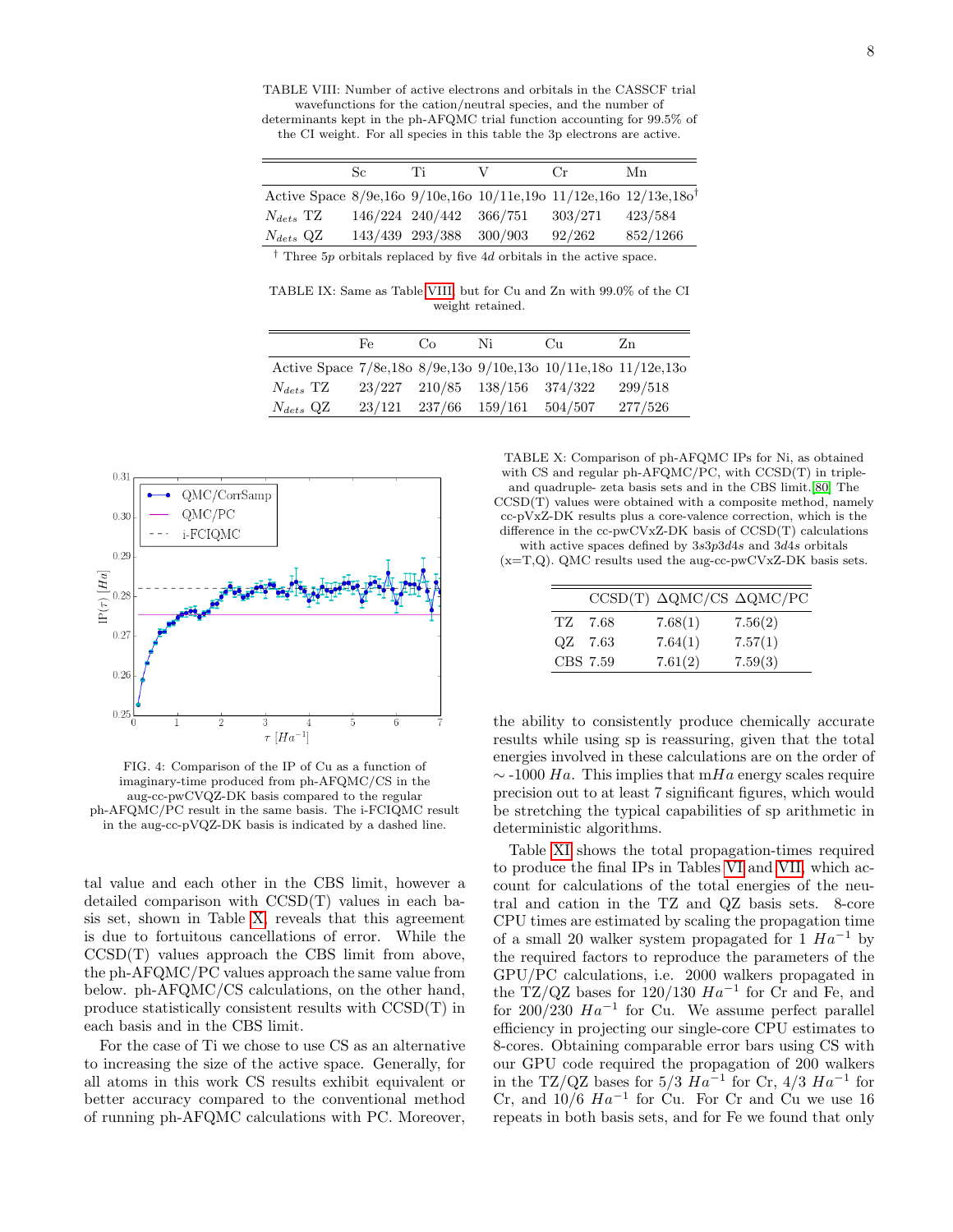5/8 repeats in TZ/QZ are needed. We note that the larger wall-times for Cu are due to 1) the larger number of both particles and determinants in the trial functions employed, and 2) the relatively poor trial function (compared to the exact ground state) which leads to longer propagation and equilibration times in the PC and CS methods, respectively. It may be the case that the relatively small atomic radius of Cu results in larger dynamical correlations compared to the rest of the atoms in the row, which are unaccounted for in the CASSCF trial wavefunctions (this explanation is consistent with the relative difficulty we encountered previously in calculating the electron affinity of the flourine atom [\[20\]](#page-9-6)). The corresponding speed-ups for these selected atoms are shown in Table [XII.](#page-8-1)

<span id="page-8-0"></span>TABLE XI: Total propagation times [hours] required to produce the final all-electron ph-AFQMC IPs in this work.

|                                             | Cr | Fe              | $C_{11}$ |
|---------------------------------------------|----|-----------------|----------|
| Est. 8-core CPU PC dp 9784.5 6966.9 34150.3 |    |                 |          |
| 8-card GPU PC sp                            |    | 50.5 47.5 136.4 |          |
| 8-card GPU CS sp                            | 24 | 0.9             | 6.0      |

<span id="page-8-1"></span>TABLE XII: Speed-ups corresponding to the timings in Table [XI.](#page-8-0) All CPU/GPU calculations use dp/sp respectively.

|                                       | $Cr = Fe = Cu$ |  |
|---------------------------------------|----------------|--|
| GPU PC vs CPU PC $194x$ $138x$ $250x$ |                |  |
| GPU CS vs GPU PC $21x$ 53x $23x$      |                |  |
| GPU CS vs CPU PC 4100x 7700x 5700x    |                |  |

We conclude this section with a few remarks. Currently we use a simple combing method[\[87\]](#page-10-44) to implement PC. More sophisticated schemes are possible which may improve the statistical accuracy of the calculation. While this would slightly reduce the wall-times for the ph-AFQMC/PC method, the accuracy of the results with respect to experiments will be unchanged, since any bias due to PC vanishes when a large population (∼2000 walkers) is used. At the time of writing, auxiliary basis sets optimized for the scalar relativistic Hamiltonian and DK basis sets used in this work are not publicly available. The ability to use a DF decomposition would certainly provide additional speed-ups, although its effect on accuracy remains to be tested for these TM systems. Finally, we note that the capacity of our GPU code to treat  $O(1000)$  determinants in the trial wavefunction will likely enable the accurate study of many strongly-correlated systems. We anticipate that fewer determinants will be needed for metal-ligand complexes (in which the ligand is a non-metal), as TM atoms typically exhibit larger static correlation effects than most coordinated complexes. In addition, the use of symmetry constraints in the CASSCF calculations will greatly reduce the number of configurations in the CI expansions.

# VI. CONCLUSIONS AND OUTLOOK

We have designed a GPU implementation of ph-AFQMC for single- and multi-determinant trial wavefunctions which can drastically reduce the scaling prefactor in realistic electronic structure calculations with near-unity parallel efficiency. Our strategy utilizes new batched SMW and energy algorithms, along with the use of sp and the DF decomposition. We validate performance enhancement with ph-AFQMC calculations of linear chains of hydrogen atoms and the atomic IPs of Sc through Zn, finding speed-ups relative to the CPU in dp of two orders of magnitude and which increase with the number of determinants in the trial wavefunction. For  $H_{50}$  and TM IPs, sp is sufficient to produce accuracy on the scale of 1 kcal/mol with respect to exact methods and experiment, respectively. In this work we also demonstrate that our previously outlined CS approach to ph-AFQMC enables both additional speed-ups of an order of magnitude, as well as the ability to converge measurements before the full onset of the bias due to the phaseless constraint. For all TM atoms, CS produces equivalent and often more accurate IPs, and in a fraction of the wall-time.

We are optimistic that in the near future the investigation of many large, realistic systems will be feasible with ph-AFQMC. In what follows we anticipate issues of scalability and describe the possible solutions we envision. To enable large-scale calculations that efficiently utilize available High-Performance Computing clusters, we have designed a simple and scalable scheme to parallelize across GPU nodes. Once a small walker population is equilibrated, data can be copied to all available nodes and used to initialize independent trajectories on separate nodes, each with a different random number seed. These sub-trajectories can later be combined into a single trajectory from which averages and error bars can be obtained.

We note that our current memory limitation is rather artificial in the sense that GPU architectures and computing capabilities are improving at a rapid pace, suggesting that the memory capacity of GPU cards will continue to increase. Also, Message Passing Interface (MPI) could be used to extend our local memory-slice scheme to multiple nodes. Finally, we note the plausibility of utilizing CPU memory to store high-dimensional tensors, relying on rapidly improving data transfer rates to send slices to the GPUs. At the time of writing, Nvidia's NVLink boasts speeds of ∼300 GB/sec on Tesla V100 GPUs. This technology provides a shared virtual memory space and in time may completely eliminate the need to explicitly transfer information from host memory to GPU memory or between two GPU cards on the same node.

The incorporation of additional theoretical approaches that would capture the same level of accuracy with diminished computational cost are also currently under consideration. One possibility is the use of Canonical Transcorrelation theory to produce an effective Hamil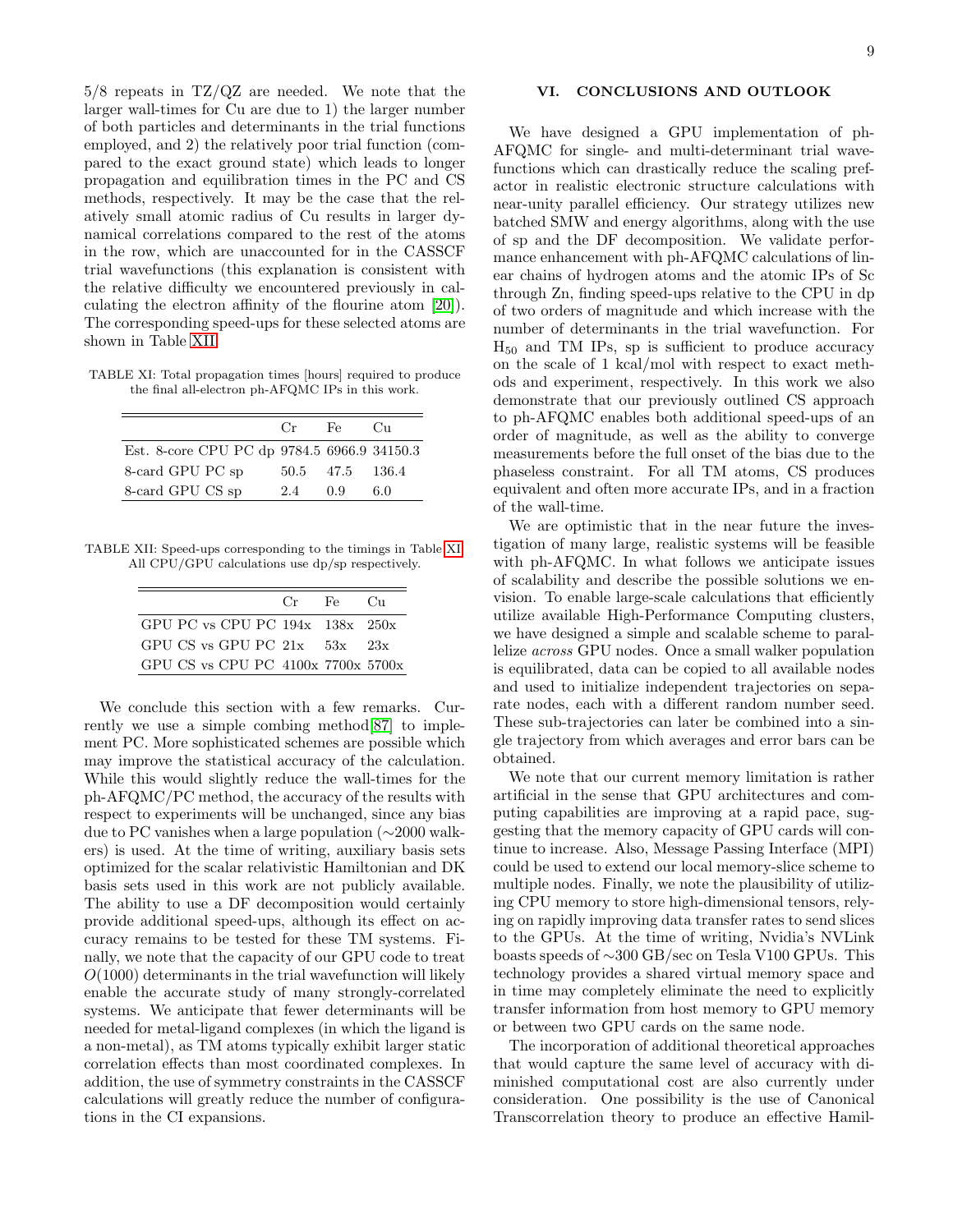tonian with the electron cusps analytically removed,[\[88\]](#page-10-45) which is related to the Jastrow factor in DMC. We anticipate that this will reduce the number basis functions required to reach the CBS limit.[\[89,](#page-10-46) [90\]](#page-10-47) In addition, one may exploit real-space locality in the context of electronic excitations, which also has the potential to drastically reduce both the current scaling and memory demands.[\[91–](#page-10-48) [93\]](#page-10-49) Lastly, we note that when sp is insufficient, mixedprecision matrix strategies, which are well-studied and relatively straightforward to implement,[\[42,](#page-10-4) [56,](#page-10-16) [94\]](#page-10-50) may be employed.

Combining the speed-ups due to the GPU and CS, we now have a robust and efficient computational protocol that is approximately three orders of magnitude faster than previous AFQMC procedures for large systems. Once the memory bottleneck is alleviated with the strategies mentioned above, systems that previously were inaccessible to study with ph-AFQMC will soon be within reach. Future targets include low-energy redox- and 10

spin- states of catalytic metalloporphyrins[\[95,](#page-10-51) [96\]](#page-11-0) and iron-sulfur clusters, [\[97\]](#page-11-1) and the computation of  $pKas$  for the oxygen evolving complex of Photosystem II.[\[98\]](#page-11-2) Our method may also open the door to the accurate and fully ab initio investigation of strongly correlated solids such as high-temperature superconducting materials.[\[99,](#page-11-3) [100\]](#page-11-4) These and other targets of study will be the subject of future investigations.

# VII. ACKNOWLEDGEMENTS

JS gratefully acknowledges Mario Motta and Hao Shi for providing scripts to initialize HF calculations of hydrogen chains and  $V^+$ , respectively, and Qiming Sun for help with PySCF. JS would also like to thank Roald Hoffmann and Kirk A. Peterson for insightful discussions about TM atoms. DRR acknowledges funding from NSF CHE-1464802; SZ from NSF DMR-1409510.

- <span id="page-9-0"></span>[1] M. Motta and S. Zhang, arXiv preprint arXiv:1711.02242 (2017).
- [2] S. Zhang, J. Carlson, and J. E. Gubernatis, Phys. Rev. Lett. 74, 3652 (1995).
- <span id="page-9-14"></span>[3] S. Zhang and H. Krakauer, Phys. Rev. Lett. 90, 136401 (2003).
- [4] W. Al-Saidi, S. Zhang, and H. Krakauer, J. Chem. Phys. 124, 224101 (2006).
- [5] W. Al-Saidi, H. Krakauer, and S. Zhang, Phys. Rev. B 73, 075103 (2006).
- [6] W. Al-Saidi, H. Krakauer, and S. Zhang, J. Chem. Phys. 125, 154110 (2006).
- <span id="page-9-16"></span>[7] W. A. Al-Saidi, S. Zhang, and H. Krakauer, J. Chem. Phys. 127, 144101 (2007).
- [8] M. Suewattana, W. Purwanto, S. Zhang, H. Krakauer, and E. J. Walter, Phys. Rev. B 75, 245123 (2007).
- [9] W. Al-Saidi, H. Krakauer, and S. Zhang, J. Chem. Phys. 126, 194105 (2007).
- [10] W. Purwanto, W. Al-Saidi, H. Krakauer, and S. Zhang, J. Chem. Phys. 128, 114309 (2008).
- <span id="page-9-18"></span>[11] W. Purwanto, H. Krakauer, and S. Zhang, Phys. Rev. B 80, 214116 (2009).
- <span id="page-9-15"></span>[12] W. Purwanto, H. Krakauer, Y. Virgus, and S. Zhang, J. Chem. Phys. 135, 164105 (2011).
- [13] Y. Virgus, W. Purwanto, H. Krakauer, and S. Zhang, Phys. Rev. B 86, 241406 (2012).
- <span id="page-9-19"></span>[14] W. Purwanto, S. Zhang, and H. Krakauer, J. Chem. Theory Comput. 9, 4825 (2013).
- [15] Y. Virgus, W. Purwanto, H. Krakauer, and S. Zhang, Phys. Rev. Lett. 113, 175502 (2014).
- [16] W. Purwanto, S. Zhang, and H. Krakauer, J. Chem. Phys. 142, 064302 (2015).
- [17] F. Ma, W. Purwanto, S. Zhang, and H. Krakauer, Phys. Rev. Lett. 114, 226401 (2015).
- [18] W. Purwanto, S. Zhang, and H. Krakauer, J. Chem. Phys. 144, 244306 (2016).
- [19] F. Ma, S. Zhang, and H. Krakauer, Phys. Rev. B 95, 165103 (2017).
- <span id="page-9-6"></span>[20] J. Shee, S. Zhang, D. R. Reichman, and R. A. Friesner, J. Chem. Theory Comput. 13, 2667 (2017).
- <span id="page-9-17"></span>[21] M. Motta, D. M. Ceperley, G. K.-L. Chan, J. A. Gomez, E. Gull, S. Guo, C. A. Jiménez-Hoyos, T. N. Lan, J. Li, F. Ma, A. J. Millis, N. V. Prokof'ev, U. Ray, G. E. Scuseria, S. Sorella, E. M. Stoudenmire, Q. Sun, I. S. Tupitsyn, S. R. White, D. Zgid, and S. Zhang (Simons Collaboration on the Many-Electron Problem), [Phys.](http://dx.doi.org/10.1103/PhysRevX.7.031059) Rev. X 7[, 031059 \(2017\).](http://dx.doi.org/10.1103/PhysRevX.7.031059)
- [22] M. Motta and S. Zhang, J. Chem. Theory Comput. 13, 5367 (2017).
- <span id="page-9-1"></span>[23] B.-X. Zheng, C.-M. Chung, P. Corboz, G. Ehlers, M.-P. Qin, R. M. Noack, H. Shi, S. R. White, S. Zhang, and G. K.-L. Chan, Science 358, 1155 (2017).
- <span id="page-9-2"></span>[24] C. Møller and M. S. Plesset, Phys. Rev. 46, 618 (1934).
- <span id="page-9-3"></span>[25] R. J. Bartlett and M. Musiał, Rev. Mod. Phys.  $79, 291$ (2007).
- <span id="page-9-4"></span>[26] B. O. Roos, Adv. Chem. Phys. , 399 (2007).
- <span id="page-9-5"></span>[27] K. Andersson, P.-Å. Malmqvist, and B. O. Roos, J. Chem. Phys. 96, 1218 (1992).
- <span id="page-9-7"></span>[28] Y. LeCun, Y. Bengio, and G. Hinton, Nature 521, 436 (2015).
- <span id="page-9-8"></span>[29] J. A. Anderson, C. D. Lorenz, and A. Travesset, J. Comput. Phys. 227, 5342 (2008).
- <span id="page-9-9"></span>[30] I. S. Ufimtsev and T. J. Martinez, J. Chem. Theory Comput. 4, 222 (2008).
- [31] N. Luehr, I. S. Ufimtsev, and T. J. Martínez, J. Chem. Theory Comput. 7, 949 (2011).
- [32] J. Kalinowski, F. Wennmohs, and F. Neese, J. Chem. Theory Comput. (2017).
- <span id="page-9-10"></span>[33] J. Kussmann and C. Ochsenfeld, J. Chem. Theory Comput. 13, 3153 (2017).
- <span id="page-9-11"></span>[34] I. S. Ufimtsev and T. J. Martinez, Comput. Sci. Eng. 10, 26 (2008).
- <span id="page-9-12"></span>[35] T. Yoshikawa and H. Nakai, J. Comput. Chem. 36, 164 (2015).
- <span id="page-9-13"></span>[36] K. Yasuda, J. Chem. Theory Comput. 4, 1230 (2008).
- [37] L. Genovese, M. Ospici, T. Deutsch, J.-F. Méhaut, A. Neelov, and S. Goedecker, J. Chem. Phys. 131,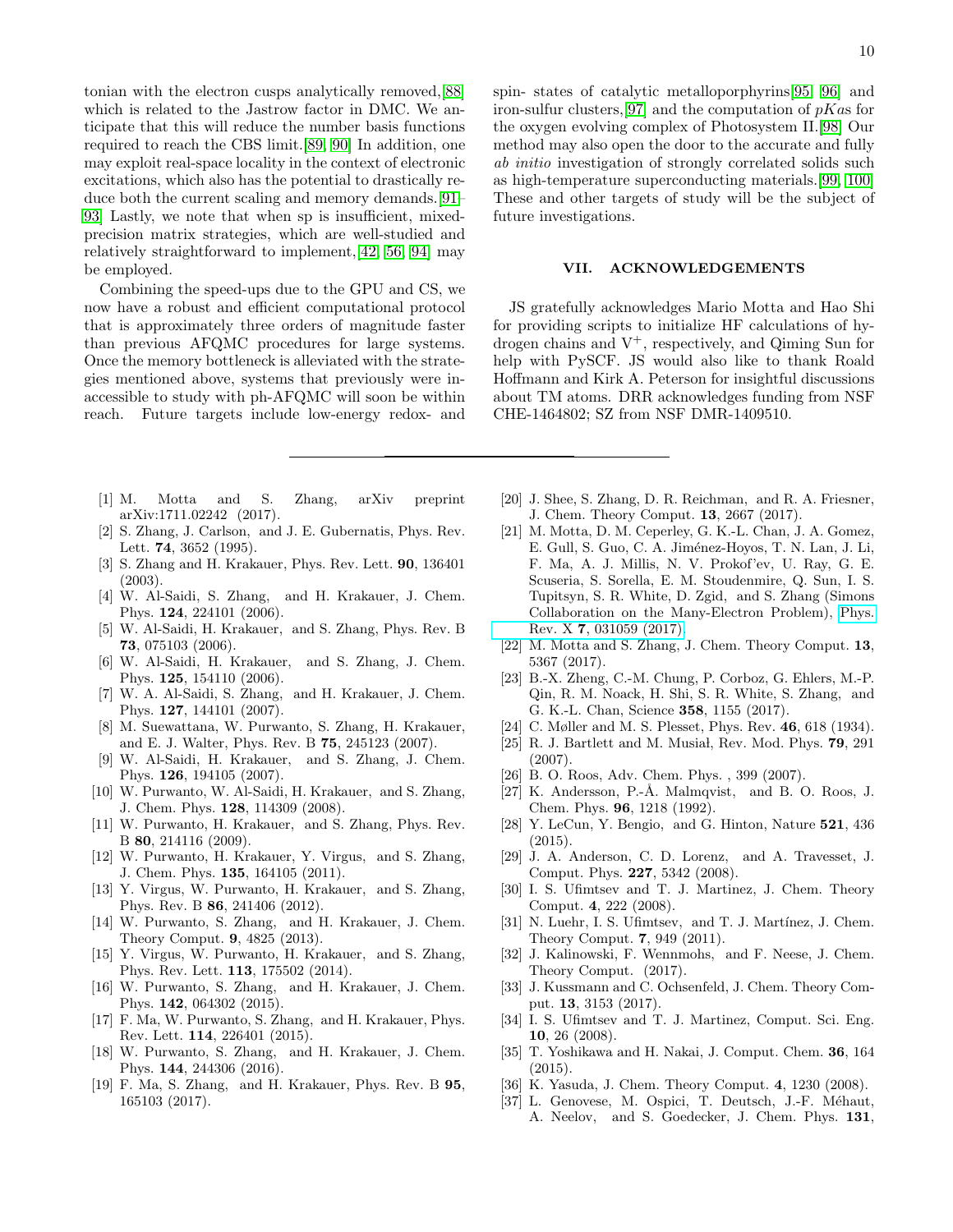034103 (2009).

- <span id="page-10-0"></span>[38] M. Hacene, A. Anciaux-Sedrakian, X. Rozanska, D. Klahr, T. Guignon, and P. Fleurat-Lessard, J. Comput. Chem. 33, 2581 (2012).
- <span id="page-10-1"></span>[39] J. S. Meredith, G. Alvarez, T. A. Maier, T. C. Schulthess, and J. S. Vetter, Parallel Comput. 35, 151 (2009).
- <span id="page-10-2"></span>[40] T. Levy, G. Cohen, and E. Rabani, J. Chem. Theory Comput. 6, 3293 (2010).
- <span id="page-10-3"></span>[41] B. Block, P. Virnau, and T. Preis, Comput. Phys. Commun. 181, 1549 (2010).
- <span id="page-10-4"></span>[42] R. Olivares-Amaya, M. A. Watson, R. G. Edgar, L. Vogt, Y. Shao, and A. Aspuru-Guzik, J. Chem. Theory Comput. 6, 135 (2009).
- [43] A. E. Doran and S. Hirata, J. Chem. Theory Comput. 12, 4821 (2016).
- [44] C. Song and T. J. Martínez, J. Chem. Phys. **144**, 174111 (2016).
- <span id="page-10-5"></span>[45] L. Vogt, R. Olivares-Amaya, S. Kermes, Y. Shao, C. Amador-Bedolla, and A. Aspuru-Guzik, J. Phys. Chem. A 112, 2049 (2008).
- <span id="page-10-6"></span>[46] A. E. DePrince III and J. R. Hammond, J. Chem. Theory Comput. 7, 1287 (2011).
- <span id="page-10-7"></span>[47] C. M. Isborn, N. Luehr, I. S. Ufimtsev, and T. J. Martínez, J. Chem. Theory Comput. 7, 1814 (2011).
- <span id="page-10-8"></span>[48] B. S. Fales and B. G. Levine, J. Chem. Theory Comput. 11, 4708 (2015).
- <span id="page-10-9"></span>[49] B. S. Fales, Y. Shu, B. G. Levine, and E. G. Hohenstein, J. Chem. Phys. 147, 094104 (2017).
- <span id="page-10-10"></span>[50] E. G. Hohenstein, N. Luehr, I. S. Ufimtsev, and T. J. Martínez, J. Chem. Phys. 142, 224103 (2015).
- <span id="page-10-11"></span>[51] J. W. Snyder Jr, B. S. Fales, E. G. Hohenstein, B. G. Levine, and T. J. Martínez, J. Chem. Phys.  $146$ , 174113  $(2017)$ .
- <span id="page-10-12"></span>[52] I. S. Ufimtsev and T. J. Martinez, J. Chem. Theory Comput. 5, 2619 (2009).
- <span id="page-10-13"></span>[53] C. Song and T. J. Martínez, J. Chem. Phys. **147**, 161723 (2017).
- <span id="page-10-14"></span>[54] I. A. Kaliman and A. I. Krylov, J. Comput. Chem. 38, 842 (2017).
- <span id="page-10-15"></span>[55] A. G. Anderson, W. A. Goddard, and P. Schröder, Comput. Phys. Commun. 177, 298 (2007).
- <span id="page-10-16"></span>[56] K. Esler, J. Kim, D. Ceperley, and L. Shulenburger, Comput. Sci. Eng. 14, 40 (2012).
- <span id="page-10-17"></span>[57] J. Kim, A. Baczewski, T. Beaudet, A. Benali, C. Bennett, M. Berrill, N. Blunt, E. J. L. Borda, M. Casula, D. Ceperley, S. Chiesa, bryan K clark, R. Clay, K. Delaney, M. Dewing, K. Esler, H. Hao, O. Heinonen, P. R. C. Kent, J. T. Krogel, I. Kylanpaa, Y. W. Li, M. G. Lopez, Y. Luo, F. Malone, R. Martin, A. Mathuriya, J. McMinis, C. Melton, L. Mitas, M. A. Morales, E. Neuscamman, W. Parker, S. Flores, N. A. Romero, B. Rubenstein, J. Shea, H. Shin, L. Shulenburger, A. Tillack, J. Townsend, N. Tubman, B. van der Goetz, J. Vincent, D. C. Yang, Y. Yang, S. Zhang, and L. Zhao, [J. Phys. Condens. Mat. \(2018\).](http://iopscience.iop.org/10.1088/1361-648X/aab9c3)
- <span id="page-10-18"></span>[58] J. L. Whitten, J. Chem. Phys. 58, 4496 (1973).
- <span id="page-10-19"></span>[59] H. F. Trotter, Proc. Am. Math. Soc. 10, 545 (1959).
- <span id="page-10-20"></span>[60] R. Stratonovich, Dokl. Akad. Nauk SSSR 115, 1097 (1957).
- <span id="page-10-21"></span>[61] J. Hubbard, [Phys. Rev. Lett.](http://dx.doi.org/10.1103/PhysRevLett.3.77) 3, 77 (1959).
- <span id="page-10-22"></span>[62] D. Thouless, Nucl. Phys. **21**, 225 (1960).
- <span id="page-10-23"></span>[63] B. K. Clark, M. A. Morales, J. McMinis, J. Kim, and G. E. Scuseria, J. Chem. Phys. 135, 244105 (2011).
- <span id="page-10-24"></span>[64] T. McDaniel, E. DAzevedo, Y. Li, K. Wong, and P. Kent, J. Chem. Phys. 147, 174107 (2017).
- <span id="page-10-25"></span>[65] H. Shi and S. Zhang, "In preparation," (2018).
- <span id="page-10-26"></span>[66] J. Hachmann, W. Cardoen, and G. K.-L. Chan, J. Chem. Phys. 125, 144101 (2006).
- [67] T. Tsuchimochi and G. E. Scuseria, [J. Chem. Phys.](http://dx.doi.org/10.1063/1.3237029) 131, [121102 \(2009\),](http://dx.doi.org/10.1063/1.3237029) [https://doi.org/10.1063/1.3237029.](http://arxiv.org/abs/https://doi.org/10.1063/1.3237029)
- [68] A. V. Sinitskiy, L. Greenman, and D. A. Mazziotti, J. Chem. Phys. 133, 014104 (2010).
- [69] N. Lin, C. Marianetti, A. J. Millis, and D. R. Reichman, Phys. Rev. Lett. 106, 096402 (2011).
- <span id="page-10-27"></span>[70] L. Stella, C. Attaccalite, S. Sorella, and A. Rubio, Phys. Rev. B 84, 245117 (2011).
- <span id="page-10-28"></span>[71] F. Weigend, Phys. Chem. Chem. Phys. 8, 1057 (2006).
- <span id="page-10-29"></span>[72] Q. Sun, T. C. Berkelbach, N. S. Blunt, G. H. Booth, S. Guo, Z. Li, J. Liu, J. D. McClain, E. R. Sayfutyarova, S. Sharma, S. Wouters, and G. K. Chan, [WIRES Comput. Mol. Sci.](http://dx.doi.org/ 10.1002/wcms.1340) 8, e1340, [https://onlinelibrary.wiley.com/doi/pdf/10.1002/wcms.1340.](http://arxiv.org/abs/https://onlinelibrary.wiley.com/doi/pdf/10.1002/wcms.1340)
- <span id="page-10-30"></span>[73] H. Flyvbjerg and H. G. Petersen, [J. Chem. Phys.](http://dx.doi.org/10.1063/1.457480) 91, [461 \(1989\),](http://dx.doi.org/10.1063/1.457480) [https://doi.org/10.1063/1.457480.](http://arxiv.org/abs/https://doi.org/10.1063/1.457480)
- <span id="page-10-31"></span>[74] G. D. Purvis III and R. J. Bartlett, J. Chem. Phys. **76**, 1910 (1982).
- <span id="page-10-32"></span>[75] D. B. Krisiloff, C. M. Krauter, F. J. Ricci, and E. A. Carter, J. Chem. Theory Comput. 11, 5242 (2015).
- <span id="page-10-33"></span>[76] F. Aquilante, R. Lindh, and T. Bondo Pedersen, J. Chem. Phys. 127, 114107 (2007).
- <span id="page-10-34"></span>[77] R. O. Ramabhadran and K. Raghavachari, J. Chem. Theory Comput. 9, 3986 (2013).
- <span id="page-10-35"></span>[78] J. A. Pople, Rev. Mod. Phys. **71**, 1267 (1999).
- <span id="page-10-40"></span>[79] R. E. Thomas, G. H. Booth, and A. Alavi, Phys. Rev. Lett. 114, 033001 (2015).
- <span id="page-10-36"></span>[80] N. B. Balabanov and K. A. Peterson, J. Chem. Phys. 123, 064107 (2005).
- <span id="page-10-37"></span>[81] W. Kutzelnigg and W. Liu, [J. Chem. Phys.](http://dx.doi.org/10.1063/1.2137315) 123, 241102 [\(2005\),](http://dx.doi.org/10.1063/1.2137315) [https://doi.org/10.1063/1.2137315.](http://arxiv.org/abs/https://doi.org/10.1063/1.2137315)
- <span id="page-10-38"></span>[82] D. Peng and M. Reiher, Theor. Chem. Acc. 131, 1081 (2012).
- <span id="page-10-39"></span>[83] T. Helgaker, W. Klopper, H. Koch, and J. Noga, J. Chem. Phys. 106, 9639 (1997).
- <span id="page-10-41"></span>[84] C. W. Bauschlicher, P. Siegbahn, and L. G. Pettersson, Theor. Chim. Acta 74, 479 (1988).
- <span id="page-10-42"></span>[85] K. Andersson and B. O. Roos, Chem. Phys. Lett. **191**, 507 (1992).
- <span id="page-10-43"></span>[86] Q. Sun, J. Yang, and G. K.-L. Chan, Chem. Phys. Lett. 683, 291 (2017).
- <span id="page-10-44"></span>[87] H. Nguyen, H. Shi, J. Xu, and S. Zhang, Comput. Phys. Commun. 185, 3344 (2014).
- <span id="page-10-45"></span>[88] T. Yanai and T. Shiozaki, J. Chem. Phys. 136, 084107 (2012).
- <span id="page-10-46"></span>[89] S. Sharma, T. Yanai, G. H. Booth, C. Umrigar, and G. K.-L. Chan, J. Chem. Phys. 140, 104112 (2014).
- <span id="page-10-47"></span>[90] G. Knizia, T. B. Adler, and H.-J. Werner, J. Chem. Phys. 130, 054104 (2009).
- <span id="page-10-48"></span>[91] R. B. Murphy, M. D. Beachy, R. A. Friesner, and M. N. Ringnalda, J. Chem. Phys. 103, 1481 (1995).
- [92] M. Saitow, U. Becker, C. Riplinger, E. F. Valeev, and F. Neese, J. Chem. Phys. 146, 164105 (2017).
- <span id="page-10-49"></span>[93] C. Riplinger and F. Neese, J. Chem. Phys. 138, 034106 (2013).
- <span id="page-10-50"></span>[94] D. Göddeke, R. Strzodka, and S. Turek, Int. J. Parallel, Emergent Distrib. Syst. 22, 221 (2007).
- <span id="page-10-51"></span>[95] D. Bykov and F. Neese, Inorg. Chem. 54, 9303 (2015).